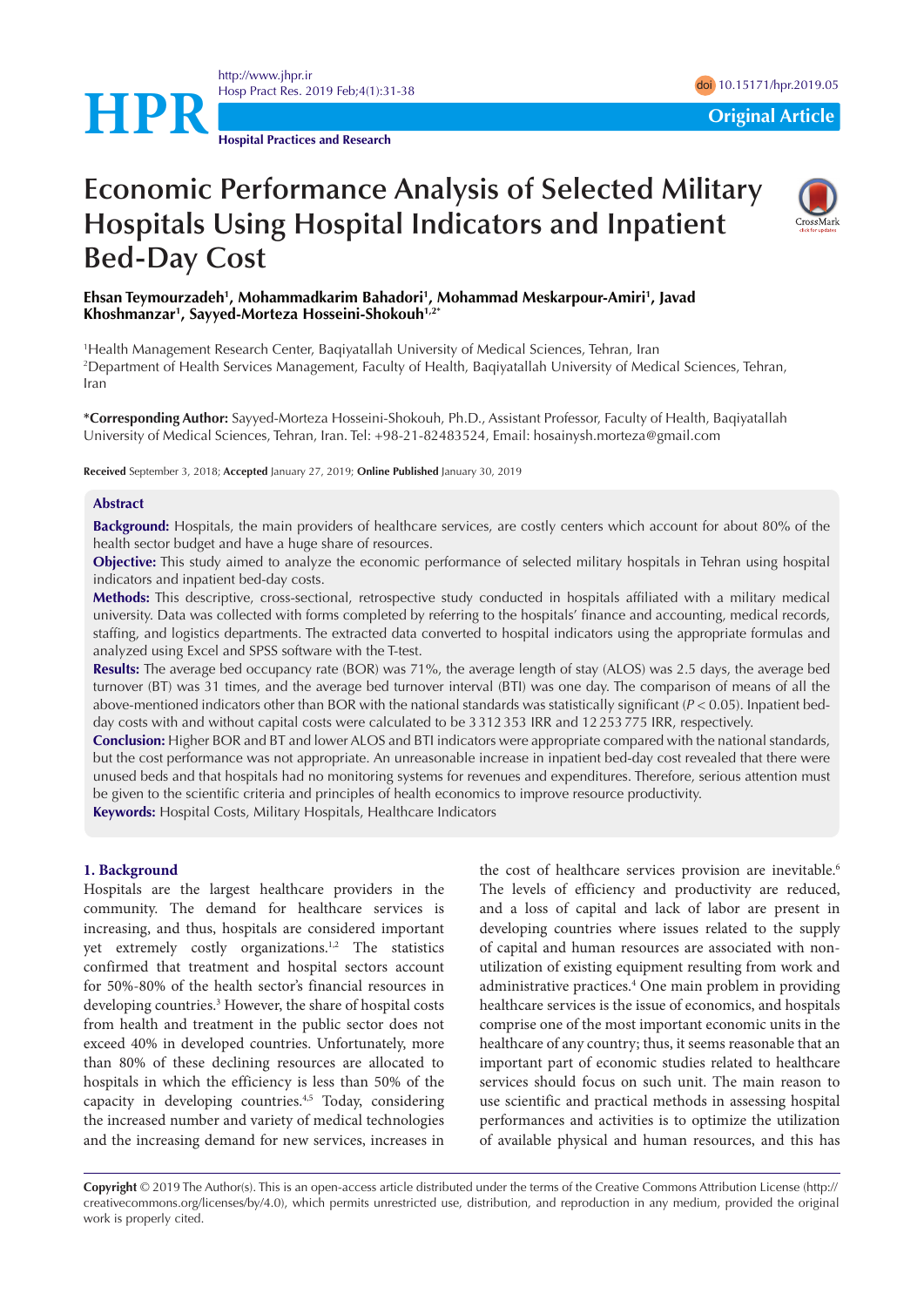become the goal of managers and planners in hospitals.<sup>1,7</sup> Hospital statistics and indicators are criteria for measuring the success of a hospital organization and determining the level of achievement of desired goals. It can be said that the improvement of hospital indicators means the efficiency and effectiveness of hospital activities, or, in other words, the proper performance of personnel and the optimal utilization of resources.<sup>8</sup> Experts consider bed-day cost, bed occupancy rate (BOR), average length of stay (ALOS), bed turnover (BT), and bed turnover interval (BTI) as the most important economic indicators for assessing hospital performance. The fact is that there are no detailed studies on inpatient bed-day cost to estimate treatment fees, while two of the most important factors in determining fees is inpatient bed-day cost and hoteling.<sup>7</sup> Previous studies have referred to factors such as high ALOS, low BOR, and low BT rates as the reasons for high costs, especially bed-day costs. For example, results of a study carried out in selected hospitals of Iran University of Medical Sciences referred to the increase in inpatient bed-day cost, ALOS, the average BTI, and the low BOR and BT as the main reasons for inefficiency and non-effectiveness and, ultimately, the nonoptimal utilization of resources in the studied hospitals.<sup>7</sup> Shepard et al also concluded in studies in the United States that every country should design and implement costing strategies and its own methods for analyzing hospital costs based on managerial needs and accessibility to necessary information.9 Another important point is that the elevated cost of healthcare services today has led public and private healthcare systems to show more willingness to conduct applied health economics studies<sup>10-12</sup> and even consider health economists as advisers and an integral part of the healthcare team.10

# **2. Objective**

Considering that hospitals, especially military ones, are the most important components of healthcare centers and that less focus has been placed on inpatient bed-day costs, specifically in military hospitals, such studies seem necessary so that it is possible not only to plan services in budgeting, but also to compare the efficiency of various services, pricing, and prioritizing various services. Therefore, the present study was carried out to evaluate the economic performance of selected military hospitals in Tehran using performance indicators and inpatient bedday costs.

## **3. Methods**

The present research is a descriptive-analytic study with a cross-sectional, retrospective one-year design that was conducted on 3 military hospitals in Tehran. Efforts were made to evaluate data related to hospital performance indicators and bed-day costs before 2016. In the first phase, appropriate information forms with which to collect cost information were prepared based on the opinions of experts and colleagues. In the next phase, information was collected on the calculation of BOR, ALOS, BT, BTI, and components for calculating the mentioned indicators (number of beds constructed and inpatient bed count, total daily census of hospitalized patients, number of discharged patients, number of deaths before and after 24 hours, and number of those transferred from the wards) using a questionnaire the content validity of which was approved in previous studies.<sup>8</sup> At the beginning of the first phase, information gathering was taught to the questioner, and data collection was carried out after the necessary permissions were obtained and activities were coordinated with the relevant departments in the studied hospitals. Data was collected using information forms available at the hospitals and by referring to financial and accounting, medical records, staff, and logistics departments. The data was then converted into indicators using appropriate formulas. Finally, the collected data was first recorded in Office Excel software and next transferred to SPSS software, and relevant analyses were then carried out. The means of hospital indicators (BOR, ALOS, BT, and BTI) were compared using the one-sample T-test based on the standards presented by the Ministry of Health and Medical Education of Iran. The following formula was used to calculate the inpatient bed-day cost:

Inpatient bed-day cost = Development and capital costs - Total hospital costs/Total inpatient days

The studied hospitals were referred to as A, B, and C in order to observe ethical principles and confidentiality.

# **4. Results**

The results indicated that the value of BOR in Hospital A during the 12-month period studied ranged from 58.36% (March) to 86.98% (April) with an average of 79.16% (SD=7.30%). The studied hospitals ranked in order of highest to lowest average BOR were A, C, and B. In hospital A during the 12-month study period, ALOS varied from 3.30 days (July) to 3.68 days (February), with a mean of 3.47 days (SD = 0.12%). The studied hospitals ranked in order of highest to lowest ALOS were A, B, and C. In hospital C within the 12-month period, BT ranged between 36.88 times (June) and 45.89 times (April), with an average of 41.39 times  $(SD = 3.10)$ . The hospitals ranked in order of highest to lowest average BT were hospitals C, B, and A. The results of the present study showed that the average values of BOR, ALOS, BT, and BTI of the studied hospitals were 71.42%, 2.47 days, 30.86 times, and 0.98 days, respectively. In addition, the difference in average BOR between hospitals was small compared to the Ministry of Health standards, and it was not statistically significant (*P*>0.05); however, significant differences between the above hospitals and standards of the Ministry of Health were observed in ALOS, BT, and BTI ( $P < 0.05$ ) ([Table 1\)](#page-2-0).

In the studied hospitals, a total of 365 607 254 139 IRR was paid for personnel costs (i.e. salaries, benefits, overtime, and fee-for-services (FFS) of official staff; physicians' FFS, salaries, benefits, and overtime of contracted staff), with hospital A paying the highest personnel costs (254 589 678 172 IRR) and hospitals C and B paying the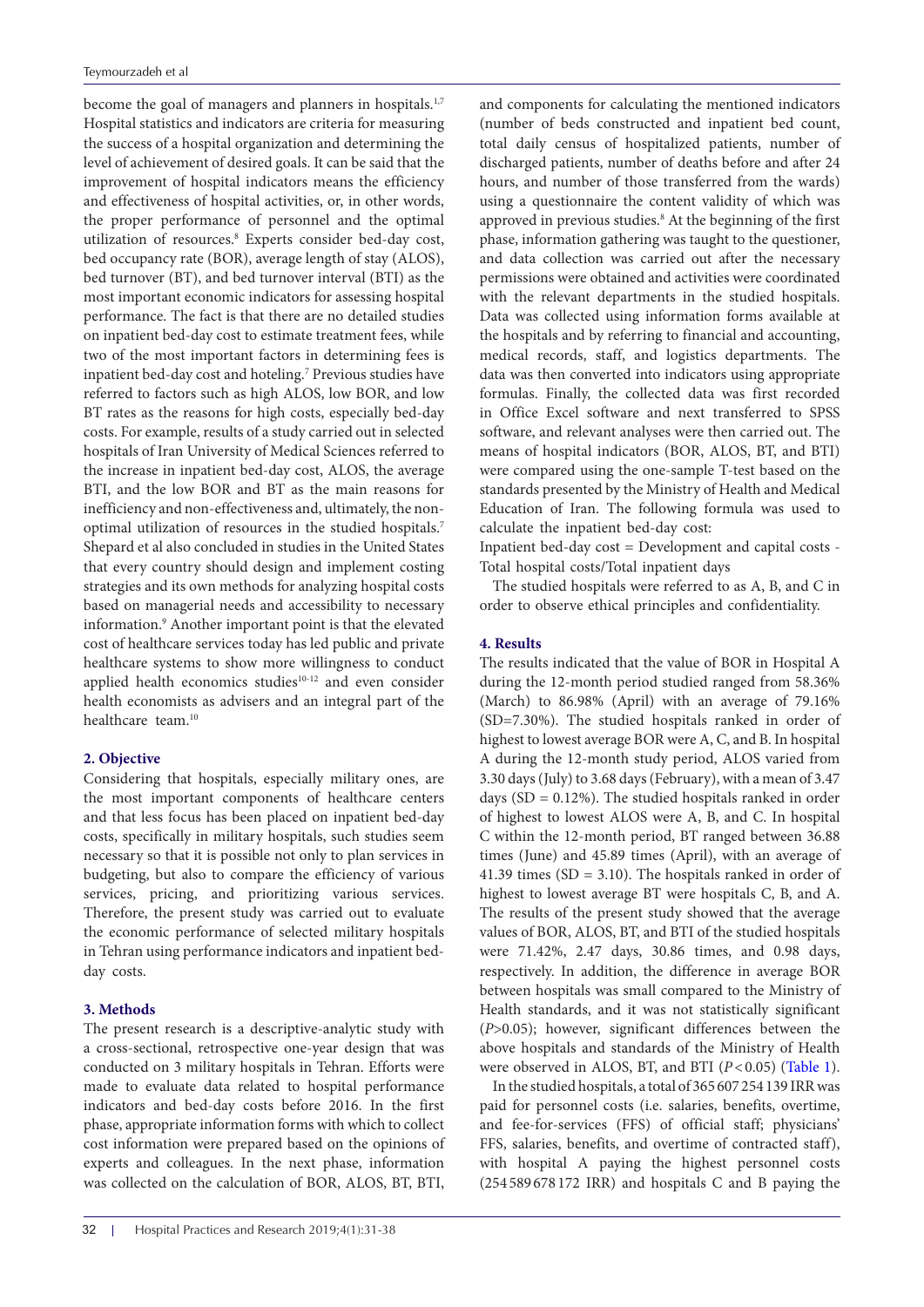| Hospital/Indicator | Hospital (A) |           | Hospital (B)     |           | Hospital $(C)$ |           | <b>Total</b> |           | <b>Standard</b> | t-value  | P Value |
|--------------------|--------------|-----------|------------------|-----------|----------------|-----------|--------------|-----------|-----------------|----------|---------|
|                    | Mean         | <b>SD</b> | Mean             | <b>SD</b> | Mean           | <b>SD</b> | Mean         | <b>SD</b> |                 |          |         |
| <b>BOR</b>         | 79.16        | 7.30      | 62.37            | 8.13      | 72.85          | 5.48      | 71.42        | 9.90      | > 70            | 0.849    | 0.402   |
| <b>ALOS</b>        | 47.3         | 0.12      | 13.2             | 0.10      | 76.1           | 0.10      | 47.2         | 0.75      | <3.5            | $-8.06$  | 0.0001  |
| <b>BT</b>          | 22.83        | 2.39      | 29.24            | 3.71      | 41.39          | 3.10      | 30.86        | 8.28      | >24             | 4.90     | 0.0001  |
| BTI                | 0.96         | 0.53      | $\overline{.}31$ | 0.53      | 0.64           | 0.15      | 0.98         | 0.51      | $\leq$ 2        | $-11.77$ | 0.0001  |

<span id="page-2-0"></span>**Table 1.** Mean and standard deviations related to BOR, ALOS, BT, and BTI of studied hospitals

second and third highest amounts, respectively. The results showed that a total of 330 887 936 004 IRR was paid for consumable (non-personnel) costs (medical and nonmedical supplies, food, fuel, repair, and maintenance) and utilities. Hospital A paid the highest amount (155 730 449 337 IRR), with hospitals C and B paying the second and third highest amounts, respectively. In the hospitals under study, an estimated 111 675 578 529 IRR was calculated as the depreciation cost of medical equipment and the building. Hospitals A and B experienced the highest and lowest capital expenditures, respectively. The total cost of the studied hospitals was 808 170 768 672 IRR, with hospitals A and B accounting for the highest cost of 462 890 319 320 IRR (57.28%) and the lowest cost of 130 163 333 385 IRR (16.11%), respectively. Personnel costs accounted for 45.24% of the total costs. Personnel costs at the individual hospitals accounted for 55%, 41.49%, and 26.5% of the total costs at hospitals A, B, and C, respectively. Non-personnel costs also accounted for 40.94% of the total costs in all 3 hospitals. Non-personnel costs at the individual hospitals accounted for 55%, 33.65%, and 67.64% of the total costs in hospitals C, A, and B, respectively. Capital expenditures

accounted for 13.82% of the total costs in all 3 hospitals; such expenditures accounted for 11.35%, 14.84%, and 18.5% of the total costs at hospitals A, B, and C, respectively. The results showed that the inpatient bed-day cost was 3,312,353 IRR without calculating capital expenditures in each studied hospital. This indicator had the highest and the lowest values in hospitals B (4 415 344 IRR) and C (1 431 129 IRR), respectively. The inpatient bed-day cost was figured to be 12 253 775 IRR by calculating capital expenditures in the studied hospitals. The highest and lowest bed-day cost was reported in hospital C (16 180 149 IRR) and hospital A (2 674 561 IRR), respectively ([Table 2\)](#page-2-1).

# **5. Discussion**

The results of the present research revealed that the average BOR, ALOS, BT, and BTI in the studied hospitals was 71.42%, 2.47 days, 30.86 times, and 0.98 days, respectively, which are reasonable and optimal in comparison with the Ministry of Health standards.13,14 Ebadi-Fard and Rezapour also reported BOR, ALOS, BT, and BTI values of 57%, 6 days, 31 times, and 4.5 days, respectively.<sup>7</sup> In a study by Sadeghifar et al, these indicators were 66.12%, 2.92 days,

<span id="page-2-1"></span>Table 2. Calculation of Cost Indicators in the Studied Hospitals (costs are presented in IRR)

| Component                                                          | Hospital (A) | Hospital (B) | Hospital (C) | <b>Total</b> |
|--------------------------------------------------------------------|--------------|--------------|--------------|--------------|
| Number of constructed beds                                         | 694          | 153          | 52           | 899          |
| Number of inpatient beds                                           | 599          | 111          | 50           | 760          |
| Occupied bed-day                                                   | 172922       | 25106        | 12244        | 210272       |
| Personnel costs                                                    | 254589678172 | 54008567170  | 57009008797  | 365607254139 |
| Non-personnel costs                                                | 155730449337 | 56843071700  | 118314414967 | 330887936004 |
| Capital costs                                                      | 52570191811  | 19311964515  | 39793692203  | 111675578529 |
| Total hospital costs                                               | 462890319320 | 130163333358 | 215117115967 | 808170768672 |
| Percentage of personnel costs to total costs                       | 55           | 41.49        | 26.5         | 45.24        |
| Percentage of non-personnel costs to total costs                   | 33.65        | 43.67        | 55           | 40.94        |
| Percentage of capital cost to total costs                          | 11.35        | 14.84        | 18.5         | 13.82        |
| Personnel cost to occupied bed-day ratio                           | 1472280      | 2151221      | 4656077      | 1738714      |
| Non-personnel to occupied bed-day ratio                            | 900582       | 2264122      | 9663052      | 1573618      |
| Capital cost to occupied bed-day ratio                             | 304011       | 769206       | 3250056      | 531100       |
| Personnel costs to constructed beds ratio                          | 366843916    | 352997171    | 1096327092   | 406682151    |
| Non-personnel cost to constructed beds ratio                       | 2243954601   | 371523344    | 2275277210   | 368062220    |
| Capital cost to constructed beds ratio                             | 75749555     | 126220225    | 765263311    | 124222000    |
| Personnel costs to inpatient beds ratio                            | 425024504    | 486563668    | 1140180175   | 481062176    |
| Non-personnel cost to inpatient beds ratio                         | 259984055    | 512099745    | 2366288299   | 435378863    |
| Capital cost to inpatient beds ratio                               | 87763258     | 173979229    | 795873844    | 146941550    |
| Inpatient bed-day cost (without taking into account capital costs) | 2372862      | 4415344      | 1431129      | 3312353      |
| Inpatient bed-day cost (taking into account capital costs)         | 2674561      | 5151065      | 16180149     | 15553775     |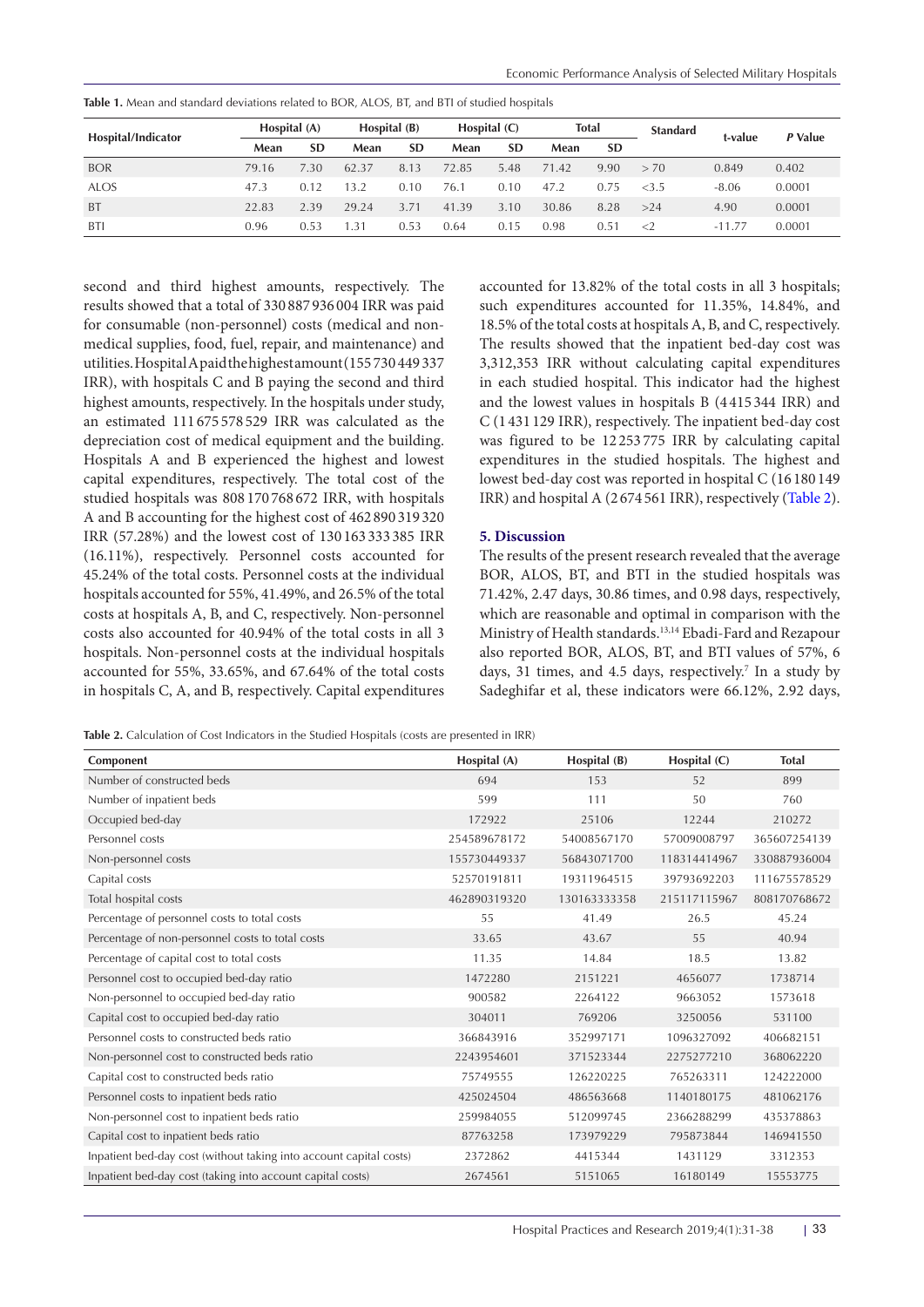87.82 times, and 2.02 days, respectively.<sup>14</sup> Amerioun et al reported that these indicators in a military hospital were 79.18%, 3.47 days, 22.83 times, and 0.96 days, respectively.<sup>8</sup> The results of a study on public and private hospitals affiliated with Tehran University of Medical Sciences reported an average BOR of 66.67%.<sup>15</sup> Results of another study on hospitals affiliated with Shahid Beheshti University of Medical Sciences showed that over 86% of them had a BOR value equal to or less than 80%.<sup>16</sup> In a study on intensive care units in the United Kingdom, Jacob et al reported that the average BOR and ALOS in the studied wards was 79% and 4.41 days, respectively.<sup>17</sup> According to international standards, the most appropriate BOR in most hospitals is considered to be between 85% and 90%, with the remaining 10% to 15% including beds undergoing repairs, bed changes, and general preparation for subsequent patients.<sup>7</sup> In the present study, the BOR values in hospitals A, C, and B were 5%-10%, 12%-17%, and 22%-27% higher than the standards, respectively. A high BOR value indicates excessive pressure and utilization of services, which is likely to result in reduced quality of care. A low BOR value, however, indicates underutilization of the facilities. BOR is typically lower in small hospitals than in large hospitals. To ascertain the burden of activity in hospital wards, BOR must be determined in terms of measurements, specializations, and units.<sup>18</sup> Experts consider the following factors to be effective in lowering BOR values: (*a*) lack of specialist staff; (*b*) lack of adequate funding for recruitment of specialist staff and the inappropriate management of hospitals; (*c*) lack of full productivity of hospital beds due to poor budget program, since budget estimates are often not based on actual costs, which in turn seriously affects the healthcare sector's programs; and (*d*) cases such as job dissatisfaction, lack of a referral system, lack of coordinated patient distribution in the hospital, the provision of non-competitive services, non-allocation and combining of resources, problems in earning dedicated revenue, imbalance between supply and demand for inpatient treatment services, and incidence and prevalence changes in different seasons of the year and different regions of the country.<sup>18</sup>

The ALOS indicator in hospital A was about 3.5 days; a value up to the maximum of four days can be justified based on the relevant standards.19 However, additional research would allow the realization of ways to reduce ALOS in this hospital by reviewing the admission-discharge process, comparing treatment and clinical measures for patients with national and international standards, studying the causes of readmission to hospital, imposing unnecessary treatments on patients, reducing medical errors, etc. ALOS values that are higher or lower than the optimal levels indicate unnecessary, hasty admissions and negligence in diagnosis and treatment, which would, in any case, result in increased hospital costs. This indicator is also affected by the following factors: (*a*) Patient characteristics of gender, age, socioeconomic and educational status; (*b*) characteristics of the disease (some diseases may require a

longer hospital stay); (*c*) hospital characteristics (the ALOS is greater in educational hospitals than in other hospitals, and inappropriate admission and discharge procedures would affect it).<sup>7</sup> In most public hospitals that accept acute patients, the ALOS varies between 8-15 days. Lowering this indicator from 15 days to 10 days in a 500-bed hospital means that the hospital can serve 6000 additional patients over a year.18 In their article on the performance of hospitals in the state of New York, McDermott and Stoke emphasized ALOS from among a set of operational and production management indicators in a hospital, because they believed that it is a key performance indicator and reflects many of the operational dimensions of the hospital organization.20 Previous studies have also indicated that this indicator is related to cost, efficiency, quality of care, and the speed of service provision.21-24 Therefore, this indicator can be considered as a generally appropriate indicator for measuring performance. McDermott and Stoke referred to this indicator as a tool for measuring the overall organizational performance of a hospital, especially from a strategic perspective.20 To confirm the veracity of their view, they referred to the fact that many researchers in hospital affairs have used it widely in their research as an important tool that reflects multiple dimensions of performance such as costs,<sup>22,23,25</sup> quality,<sup>21</sup> efficiency,<sup>24</sup> and profitability.26-33 The majority of studies have referred to low ALOS levels as optimal performance levels, $21,26,33$ because they lead to faster treatment and discharge, better resource efficiency, and lower costs.21,34 Different opinions have been expressed on the relationship between the ALOS indicator and quality of care<sup>20</sup>; however, the results of a comprehensive experimental study on 13 different types of diseases showed that lower levels of this indicator were related to better quality.<sup>21</sup> Based on the aforementioned findings and a study by McDermott and Stoke, the ALOS indicator is related to different dimensions of performance, and therefore, can be used as a comprehensive and valid indicator for measuring hospital performance.<sup>20</sup>

Hospitals C, B, and A were ranked first to third for BT indicator, respectively. The nature of specialty activities in hospital C may lead to a more significant increase in the BT of this hospital than the other two, but the differences between hospitals A and B compel further study to determine the underlying cause of their low BT values, especially that of hospital A. It should not be forgotten that the above indicator is related to other performance indicators, especially the BOR indicator. There is always a reverse relationship between the BOR and BT indicators. If the opposite is seen in the hospital chart and statistics, there can be doubts about the accuracy of information; however, there is no logical relationship between these indicators and ALOS. There is also a direct relationship between ALOS and BOR. An interesting point about the relationship between BOR and BT indicators is that if ALOS is constant at a certain time, even if BT increases, BOR will decrease. There is often a reverse relationship between the BOR rate and BT indicators, and they are directly related to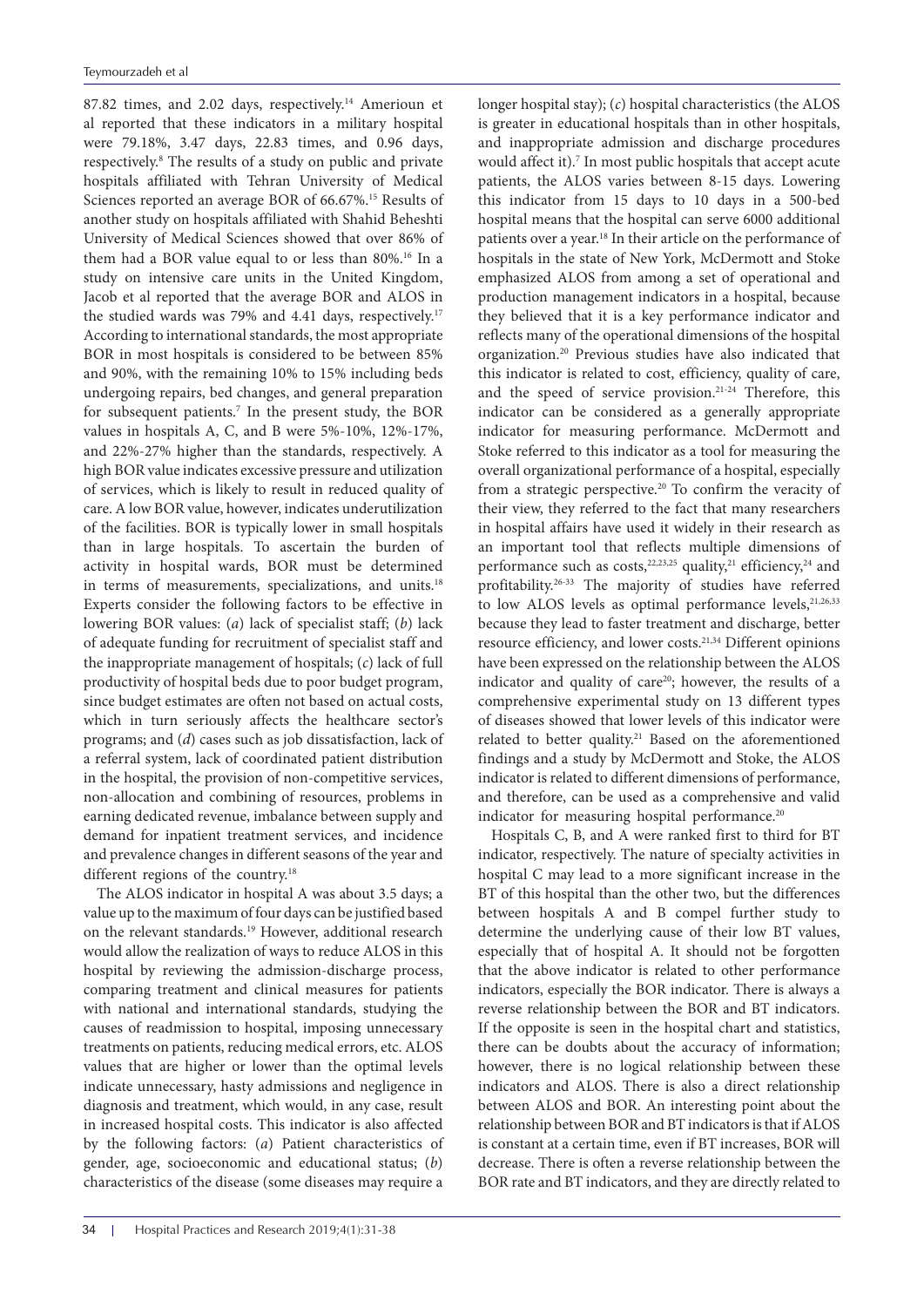each other only when BOR is above 75%.<sup>13</sup>

BTI values ranked from highest to lowest were seen in hospitals C, A, and B, respectively. It should be noted, however, that this indicator is closely related to other performance indicators.18 The higher BTI is in a hospital, the lower the value of BOR and per-bed admission ratio will be, which will ultimately increase bed-day costs. Generally, an increase in BTI will lead to an increase in empty beds per day and, consequently, impose more costs upon the hospital.<sup>7</sup>

In general, hospital indicators show the performance of a hospital in various fields. Therefore, it is essential to pay thorough attention to these indicators. As the most important factors showing hospital performance, they should also be regularly evaluated and compared over certain time periods.13 According to Kunders, the use of hospital indicators such as ALOS, BT, and BOR can be effective in productivity and quality of service.<sup>35</sup> Moreover, by examining BOR, ALOS, BT, and BTI indicators, the performance of managers and organizations such as a hospital can be evaluated for efficiency. Hospital efficiency can be considered optimal when the values of the BOR and BT indicators are high and those of ALOS and BTI are low.<sup>8</sup> Therefore, BOR and BT are positive efficiency indicators, and average BTI and ALOS are negative efficiency indicators.

As the results showed, the inpatient bed-day total cost for all hospitals was 3 312 353 IRR when disregarding capital costs and 12 253 775 IRR when taking capital costs into account. These amounts are significantly higher than those obtained in other studies, which may be attributed chiefly to the secular inflation in the country. In support of this theory, a 2002 study in hospitals affiliated with Iran University of Medical Sciences showed the average inpatient bed-day cost to be 713 000 IRR7 when taking capital costs into account.

Based on the inpatient bed-day cost disregarding capital costs, the hospitals ranked from highest to lowest capital costs were hospitals B, A, and C. Therefore, the performance of hospital C was better than that of the other 2 hospitals. One reason for this difference can be stated as the maximum use of the bed capacity in this hospital, or the performance indicator of the inpatient-bed to constructedbed ratio, because the values for this indicator in hospitals A, B, and C were 86.31%, 72.54%, and 96.15%, respectively. Other reasons include a higher BT and lower BTI at this hospital in comparison with the other two hospitals, which resulted in the maximum use of available bed capacity and was indirectly effective in reducing the average inpatient bed-day cost. However, the interpretation of this finding should be based not only on quantitative factors and aspects, but also on qualitative factors and aspects such as the type of hospital specialty, the type and combination of patients referred, the quality of treatment, etc.

The results of calculating the cost of inpatient bedday while taking capital costs into account showed that hospitals ranked from highest to lowest capital costs

were C, B, and A, respectively. Thus, the performance of hospital A can be said to be better compared with the other 2 hospitals. Because the capital costs are calculated in this case, this group of costs is mainly considered fixed costs; therefore, by increasing the number of beds and the number of occupied beds, the fixed costs are divided. Thus, the cost effectiveness is expected to increase in this aspect, as costs decrease with increases in the number of beds and number of occupied beds, which is true for the hospitals in question. Moreover, as the results show, hospital A had a higher number of beds and number of occupied bed-days than the other 2 hospitals. The above interpretation can, to a large extent, be confirmed if the percentage of capital costs to total costs as well as the ratios of capital cost to occupied bed-day, number of constructed beds, and inpatient beds are considered in the studied hospitals. The percentage of personnel, non-personnel, and capital costs in all hospitals was calculated to be 45%, 41%, and 14%, respectively. Rezapour et al showed in their study that personnel and non-personnel costs accounted for 62% and 38% of total operating costs, respectively, in the studied hospitals.<sup>36</sup> In another study conducted at Qazvin University of Medical Sciences in 2009, the average financial burden imposed on the centers for each inpatient bed-day was estimated to be 345 707 IRR. The research findings showed that in educational hospitals, personnel costs account for 67%, and non-personnel and capital costs together account for 33% of the total current operating costs. $37$  In a study on 495 admissions in the ICU of a pediatric hospital in Madrid, Garcia et al showed that the average fixed daily cost per patient was US\$608, of which 86.3%, 9.3%, and 4.4% belonged to personnel, consumable, and construction and capital costs, respectively. The researchers finally concluded that personnel costs accounting for 62.4% of total costs were the biggest factor in increasing the costs of care.19 In a study in ICUs in the United Kingdom, Jacob showed that the average daily cost per patient was  $£ 995.^{17}$ While pointing out in their article that administrative costs are an important part of hospital costs, McKay et al stated that such costs can have a significant effect on hospital performance. They also stated that there are few studies and, thus, little information regarding these costs. Therefore, they studied these changes in a 5-year period (2000-2004) using administrative costs of acute hospitals in California. The results of their study showed that the aforementioned costs increased from 22 million to 28 million dollars on average after inflationary adjustment, while the percentage of administrative costs to total operating costs remained constant at about 23% during each of the 5 years. They also stated that administrative costs, as a percentage of total operating costs, were far higher in smaller hospitals than in larger hospitals.<sup>38</sup> Managers seem to be able to reduce inefficiencies in hospital costs by correcting simple management practices. Overall, the studied hospitals do not have optimal conditions in terms of cost performance. However, at least two points should be kept in mind while comparing the findings: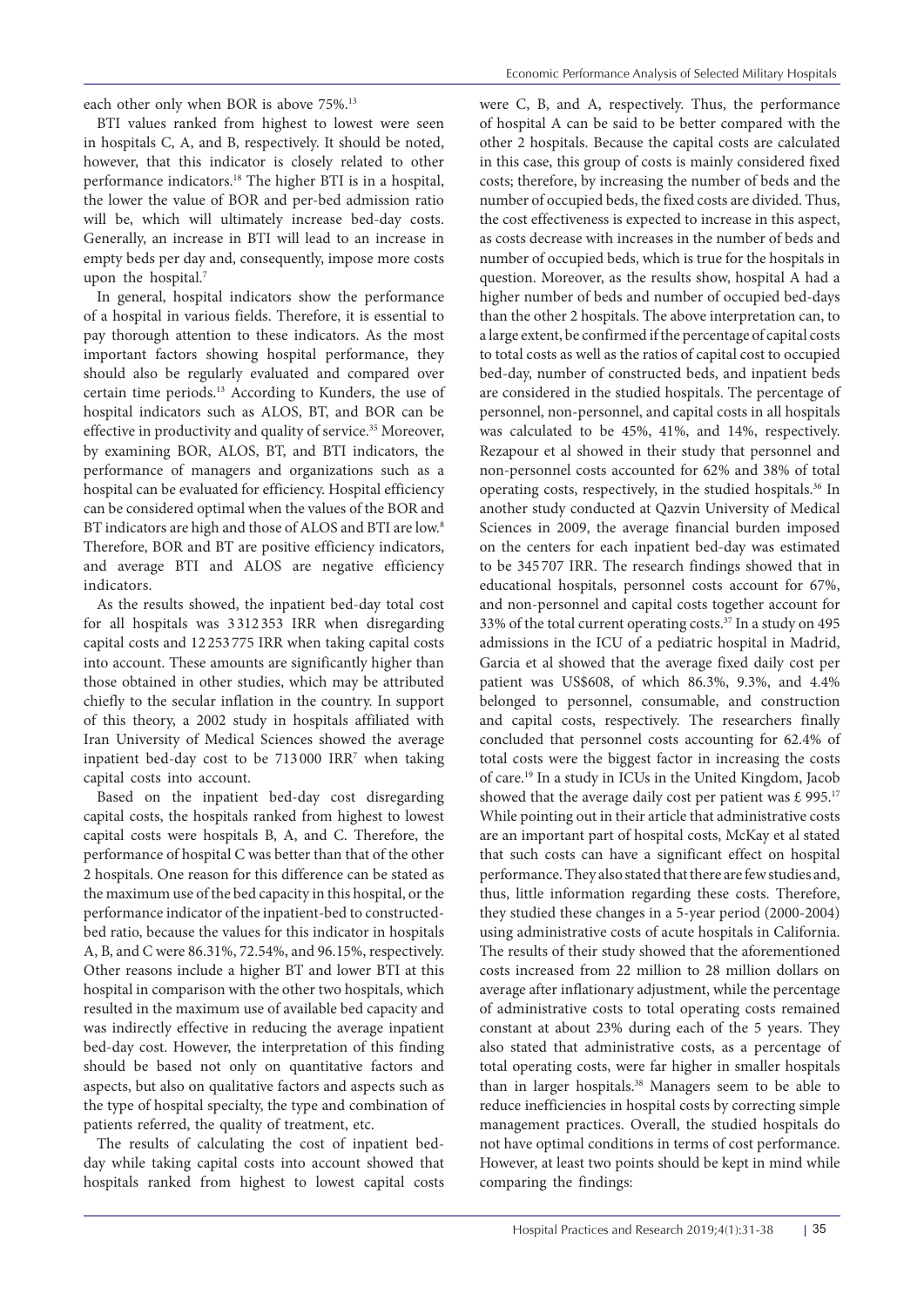(A) Time serves as an effective component concerning the cost issue; thus, it is necessary to consider inflation adjustments while comparing the findings, because prices are expected to increase over time. Moreover, the value of a single unit is higher in the present time than its value in the future; thus, the inflation factor should be adjusted and then compared in order to make a real comparison.

(B) In the present study, it was not possible to separate outpatient costs from inpatient costs due to the lack of accurate and appropriate financial and accounting information. Perhaps one reason for the high average inpatient bed-day cost in the present study as compared with that in other studies is the same issue, which is one of the limitations of the present study. Experts and researchers believe that many public hospitals do not pay attention to the bed–day cost. It is not yet clear what performance many hospitals have considering a given amount of funds, human resources, and capital. Whether or not this performance shows a positive balance sheet per funds is also a question? The difference between hospitals with identical and similar conditions in terms of bed-day cost and the significance of this difference are also not clear.<sup>7</sup> In many hospitals, determining the cost of a bed day does not find its objective reality, and many hospitals still do not know what to do with the funds spent. This is especially neglected in public hospitals due to the provision of funding from the government budget. In other words, the high costs and low income experienced by hospitals in this sector and the subsequent income-expense gap have led to the loss of the capability of most public hospitals to reach the break-even point.<sup>39</sup>

As a general conclusion about the findings reported herein, it should be noted that the high BOR and BT on one hand and low ALOS and BTI on the other confirmed the optimal performance indicators of the hospitals in the current study in comparison with the standards set by the Ministry of Health; however, differences do exist between the Ministry of Health standards and the hospitals in this study in indicators such as BOR and bed BT. Therefore, the following policy suggestions can be presented:

(A) Further studies should be conducted in Hospital B to identify the cause of the BOR indicator in this hospital being lower than the national standard and implement the necessary measures to increase its value. Although the BOR value in the studied hospitals is moderately within the scope of the national standard, it should be noted that in developed countries, as in the members of the Organization for Economic Cooperation and Development (OECD), the BOR value is between 80% and 85%.<sup>40</sup> Thus, this issue should be the subject of additional studies order to scientifically determine the cause of the decline in the above indicator.

(B) Additional studies must be conducted at hospital A to scientifically determine the cause of the decline in the BT indicator compared with the other two hospitals as well as the national standard and to implement the necessary measures to increase it.

# Research Highlights

# **What Is Already Known?**

Costing and cost analysis is important from microeconomic prospective in hospital management. Now, the identification, monitoring and management of cost is inevitable to make the right decisions.

### **What This Study Adds?**

There is no standard for the minimum or maximum of bed-day cost, but it is a good indicator for comparing hospitals cost performance with the same conditions.

Cost performance is not desirable in the studied hospitals. The irrational increase in the cost of a bed day indicated there was an unused bed capacity, lack of financial information, and lack of monitoring of the hospital's revenues and expenditures. In sum, the executive agency failed to manage and neglected health economics criteria. The bed-day cost is the basis for calculating the macrobudget of treatment centers at the national level. Therefore, to calculate realistic fees for medical services and thus the realistic copayments, it is significant importance to determine the daily bed-day fee. It is possible to decreases the inpatient bed-day cost and move the hospital towards the break-even point by making correct decisions, allocating appropriately the hospital resources, and by increasing managers' level of knowledge about performance indicators and directing their thinking toward improving them.<sup>7</sup>

#### **6. Conclusion**

In general, the high inpatient bed-day cost, low bed constructed to inpatient bed ratio compared to the standard level (95%), low BOR and BT values in international comparisons, and in short, the weaker performance and lower efficiency indicators in the hospitals in question indicate the under-utilization of available resources. Thus, managers of the studied hospitals need to take urgent measures to identify the factors affecting the dramatic increase in costs and decreases in performance indicators. To this end, determining and evaluating unnecessary hospital admissions is a practical recommendation, because according to the results of global research, a significant number of hospital admissions are unnecessary, which indicates the under-use of hospital beds. Furthermore, management and the calculation of the utilization coefficient is a method used to study the utilization of resources and hospitals beds and to improve them.

#### **Authors' Contributions**

All authors contributed equally in this study.

# **Conflict of Interest Disclosures**

The authors declare that they have no conflicts of interest.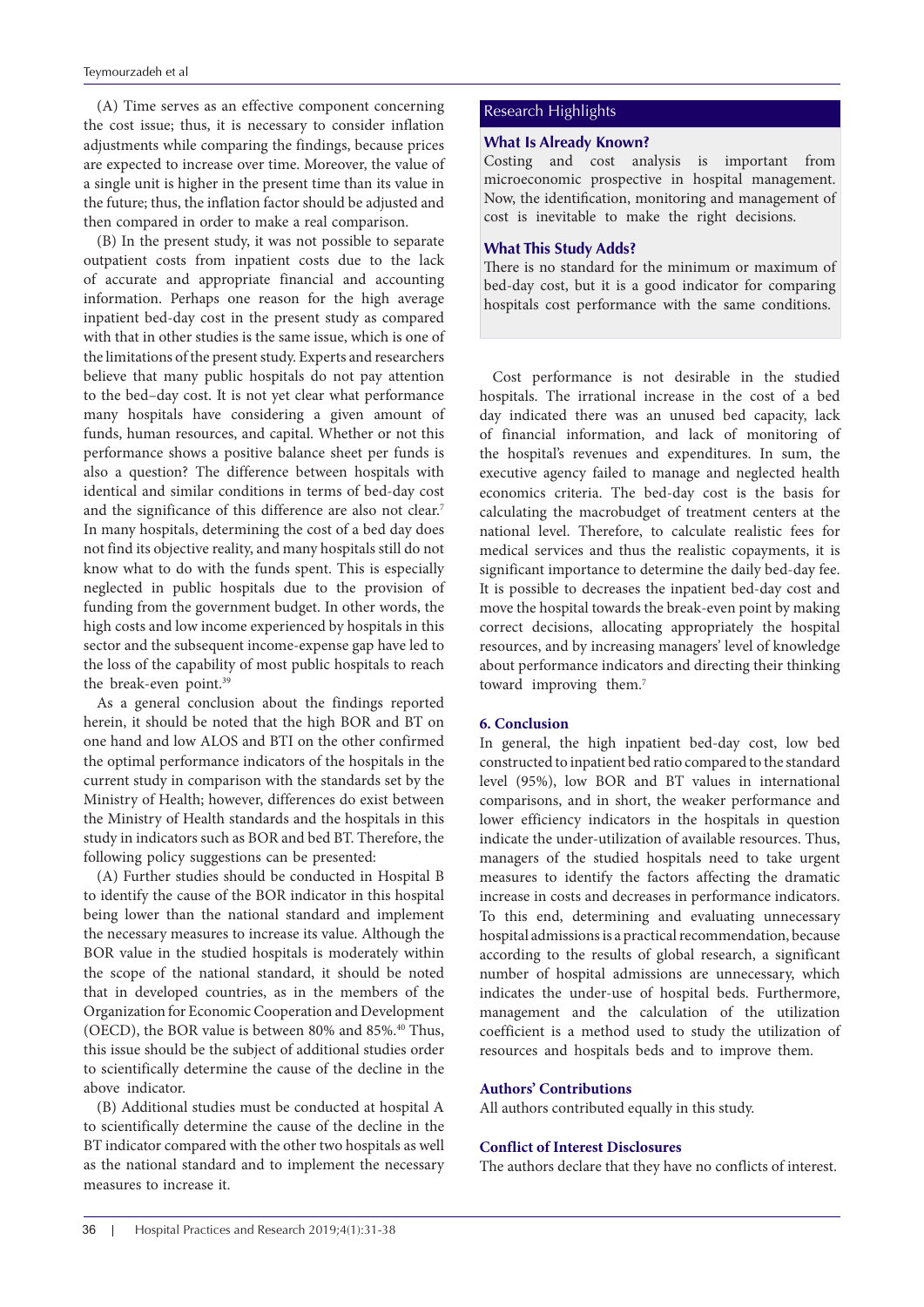#### **Ethical Approval**

The research has been approved by the BMSU's Ethics Committee (No: IR.BMSU.REC.1396.685).

# **Acknowledgments**

The authors would like to express their appreciation to all personnel working in the selected military hospitals, especially the staff of the financial, accounting, contracting affairs, program and planning, medical records, and the Deputy/Management of Education and Research departments who helped the researchers in this study. It should be noted that the present research project was approved by the Health Management Research Center of Baqiyatallah University of Medical Sciences with the code of 91-373. The efforts and support of Education and Research Management of the Research Center and the Vice Chancellor for Research of BMSU are gratefully acknowledged.

#### **References**

- 1. Nasiriad N, Rashidian A, Joodaki H, Akbari Haghighi F, Arab M. Assessing issues and problems in relatioship between basic insurance organizations and university hospitals: a qualitative research. J Hosp. 2010;9(1-2):5-18. [Persian].
- 2. Najibi M, Dehghan H, Jafari A, Hoseinpour T, Rezaee R. A study of the problems between basic insurance organizations and teaching hospitals of Shiraz University of Medical Sciences as viewed by the staff of income hospitals and representative of the insurer's organization in 2013. Journal of Health Management and Informatics. 2015;2(3):82-88.
- 3. Hadian M, Mohammadzadeh A, Imani A, Golestani M. Analysis and unit cost estimation of services using "Step-Down Method" in Fatemieh Hospital of Semnan University of Medical Sciences-2006; Iran. Journal of Health Administration. 2009;12(37):39-48. [Persian].
- 4. Barnum H, Kutzin J. Public hospitals in developing countries: resource use, cost, financing. Baltimore: Johns Hopkins University Press; 1993.
- 5. Jacobs P, Rapoport J. The economics of health and medical care. Massachusetts: Jones & Bartlett Learning; 2004.
- 6. Lieu T, Messonnier ML, Meltzer MI. Guidance for health economics studies presented to the Advisory Committee on Immunization Practices (ACIP). Atlanta: Centers for Disease Control and Prevention; 2008.
- 7. Ebadi F, Ansari H, Rezapoor A. Study of daily bed occupancy costs and performance indexes in selected hospital at of Iran University of Medical Sciences in 2002. Journal of Health Administration. 2005;7(18):37-44. [Persian].
- 8. Amerioun A, Hosseini Shokouh SM, Karimi Zarchi AA, Mahmoudi N. Hospital manager's leadership style from staffs viewpoint and its relationship with hospital indicators. J Mil Med. 2011;13(3):125-132.
- 9. Shepard DH, Hodgkin D, Anthony Y. Analysis of hospital costs: a manual for managers. Geneva: World Health Organization; 2000.
- 10. Meltzer MI. Introduction to health economics for physicians. Lancet. 2001;358(9286):993-998. doi:[10.1016/s0140-](https://doi.org/10.1016/s0140-6736(01)06107-4) [6736\(01\)06107-4.](https://doi.org/10.1016/s0140-6736(01)06107-4)
- 11. Meltzer MI. Health economics and prioritising health care. Lancet. 2008;372(9639):612-613. doi:[10.1016/s0140-](https://doi.org/10.1016/s0140-6736(08)61257-x) [6736\(08\)61257-x](https://doi.org/10.1016/s0140-6736(08)61257-x).
- 12. Weinstein MC, Skinner JA. Comparative effectiveness and health care spending--implications for reform. N Engl J Med.

2010;362(5):460-465. doi[:10.1056/NEJMsb0911104.](https://doi.org/10.1056/NEJMsb0911104)

- 13. Jonaidi Jafari N, Sadeghi M, Izadi M, Ranjbar R. Comparison of performance indicators in one of hospitals of Tehran with national standards. J Mil Med. 2011;12(4):223-228.
- 14. Sadeghifar J, Ashrafrezaee N, Hamouzadeh P, Taghavi Shahri M, Shams L. Relationship between performance indicators and hospital evaluation score at hospitals affiliated to Urmia University of Medical Sciences. J Urmia Nurs Midwifery Fac. 2011;9(4):270-276. [Persian].
- 15. Hosseini Shokouh S, Arab M, Rahimi A, Rashidian A, Sadr Momtaz N. Preparedness of the Iran University of Medical Sciences hospitals against earthquak. Journal of School of Public Health and Institute of Public Health Research. 2009;6(3):61-77. [Persian].
- 16. Hosseini Shokouh SM, Anjomshoa M, Mousavi SM, et al. Prerequisites of preparedness against earthquake in hospital system: a survey from Iran. Glob J Health Sci. 2014;6(2):237- 245. doi[:10.5539/gjhs.v6n2p237.](https://doi.org/10.5539/gjhs.v6n2p237)
- 17. Jacobs P, Rapoport J, Edbrooke D. Economies of scale in British intensive care units and combined intensive care/high dependency units. Intensive Care Med. 2004;30(4):660-664. doi[:10.1007/s00134-003-2123-2](https://doi.org/10.1007/s00134-003-2123-2).
- 18. Sakharkar BM. Principles of hospital administration and planning. New Delhi: Jaypee Brothers Medical Pub; 2008.
- 19. Garcia S, Ruza F, Alvarado F, et al. Analysis of costs in a pediatric ICU. Intensive Care Med. 1997;23(2):218-225. doi:[10.1007/s001340050320.](https://doi.org/10.1007/s001340050320)
- 20. McDermott C, Stock GN. Hospital operations and length of stay performance. Int J Oper Prod Manag. 2007;27(9):1020- 1042. doi[:10.1108/01443570710775847](https://doi.org/10.1108/01443570710775847).
- 21. Thomas JW, Guire KE, Horvat GG. Is patient length of stay related to quality of care? Hosp Health Serv Adm. 1997;42(4):489-507.
- 22. Ashby J, Guterman S, Greene T. An analysis of hospital productivity and product change. Health Aff (Millwood). 2000;19(5):197-205. doi[:10.1377/hlthaff.19.5.197.](https://doi.org/10.1377/hlthaff.19.5.197)
- 23. Glick HA, Orzol SM, Tooley JF, Polsky D, Mauskopf JO. Design and analysis of unit cost estimation studies: How many hospital diagnoses? How many countries? Health Econ. 2003;12(7):517- 527. doi:[10.1002/hec.750.](https://doi.org/10.1002/hec.750)
- 24. Burns LR, Chilingerian JA, Wholey DR. The effect of physician practice organization on efficient utilization of hospital resources. Health Serv Res. 1994;29(5):583-603.
- 25. Polverejan E, Gardiner JC, Bradley CJ, Holmes-Rovner M, Rovner D. Estimating mean hospital cost as a function of length of stay and patient characteristics. Health Econ. 2003;12(11):935-947. doi[:10.1002/hec.774](https://doi.org/10.1002/hec.774).
- 26. Langland-Orban B, Gapenski LC, Vogel WB. Differences in characteristics of hospitals with sustained high and sustained low profitability. Hosp Health Serv Adm. 1996;41(3):385-399.
- 27. Sear AM. Operating characteristics and comparative performance of investor-owned multihospital systems. Hosp Health Serv Adm. 1992;37(3):403-415.
- 28. Butler TW, Leong GK. The impact of operations competitive priorities on hospital performance. Health Care Manag Sci. 2000;3(3):227-235. doi[:10.1023/a:1019057811167.](https://doi.org/10.1023/a:1019057811167)
- 29. Lagoe RJ, Westert GP, Kendrick K, Morreale G, Mnich S. Managing hospital length of stay reduction: a multihospital approach. Health Care Manage Rev. 2005;30(2):82-92. doi:[10.1097/00004010-200504000-00002.](https://doi.org/10.1097/00004010-200504000-00002)
- 30. Caron A, Jones P, Neuhauser D, Aron DC. Measuring performance improvement: total organizational commitment or clinical specialization. Qual Manag Health Care. 2004;13(4):210-215.
- 31. Anderson JG, Harshbarger W, Weng HC, Jay SJ, Anderson MM. Modeling the costs and outcomes of cardiovascular surgery. Health Care Manag Sci. 2002;5(2):103-111.